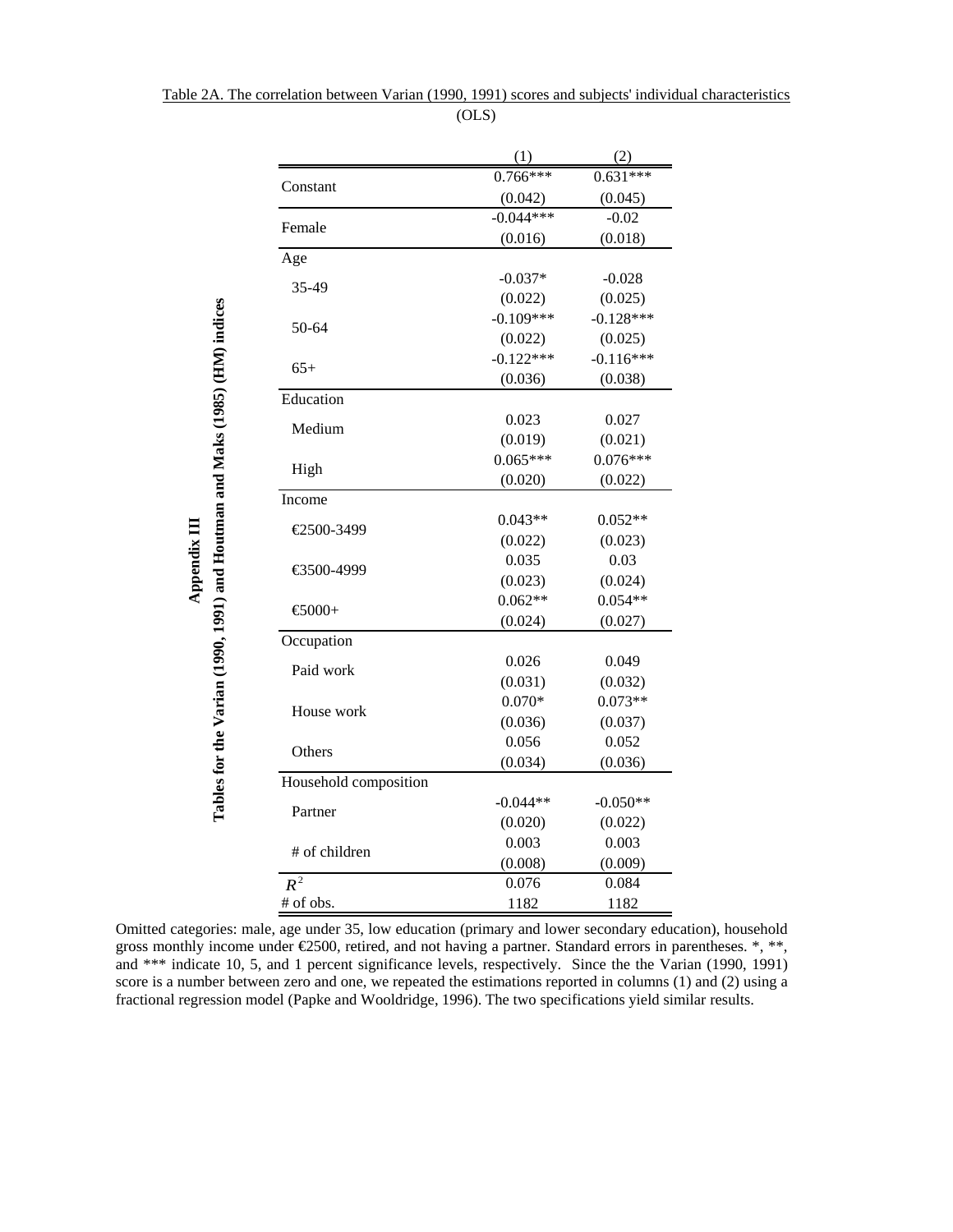|                       | (1)         | (2)         |
|-----------------------|-------------|-------------|
|                       | $3.100***$  | $3.644***$  |
| Constant              | (0.016)     | (0.023)     |
|                       | $-0.015**$  | $-0.023***$ |
| Female                | (0.006)     | (0.009)     |
| Age                   |             |             |
| 35-49                 | $-0.008$    | $-0.02$     |
|                       | (0.008)     | (0.012)     |
| 50-64                 | $-0.034***$ | $-0.081***$ |
|                       | (0.008)     | (0.012)     |
| $65+$                 | $-0.028**$  | $-0.087***$ |
|                       | (0.014)     | (0.020)     |
| Education             |             |             |
| Medium                | 0.012       | 0.017       |
|                       | (0.008)     | (0.011)     |
|                       | $0.032***$  | $0.036***$  |
| High                  | (0.008)     | (0.011)     |
| Income                |             |             |
| €2500-3499            | 0.013       | 0.01        |
|                       | (0.008)     | (0.011)     |
|                       | 0.005       | 0.007       |
| €3500-4999            | (0.009)     | (0.012)     |
| €5000+                | 0.012       | $0.026*$    |
|                       | (0.009)     | (0.013)     |
| Occupation            |             |             |
| Paid work             | $0.026**$   | 0.018       |
|                       | (0.012)     | (0.017)     |
| House work            | $0.042***$  | $0.054***$  |
|                       | (0.014)     | (0.019)     |
| Others                | $0.038***$  | 0.025       |
|                       | (0.013)     | (0.019)     |
| Household composition |             |             |
|                       | $-0.017**$  | $-0.019*$   |
| Partner               | (0.008)     | (0.011)     |
| # of children         | 0.000       | $-0.005$    |
|                       | (0.003)     | (0.004)     |
| $R^{\frac{1}{2}}$     | 0.072       | 0.064       |
| # of obs.             | 1182        | 1182        |

Table 2B. The correlation between Houtman and Maks (1985) scores and subjects' individual characteristics (OLS)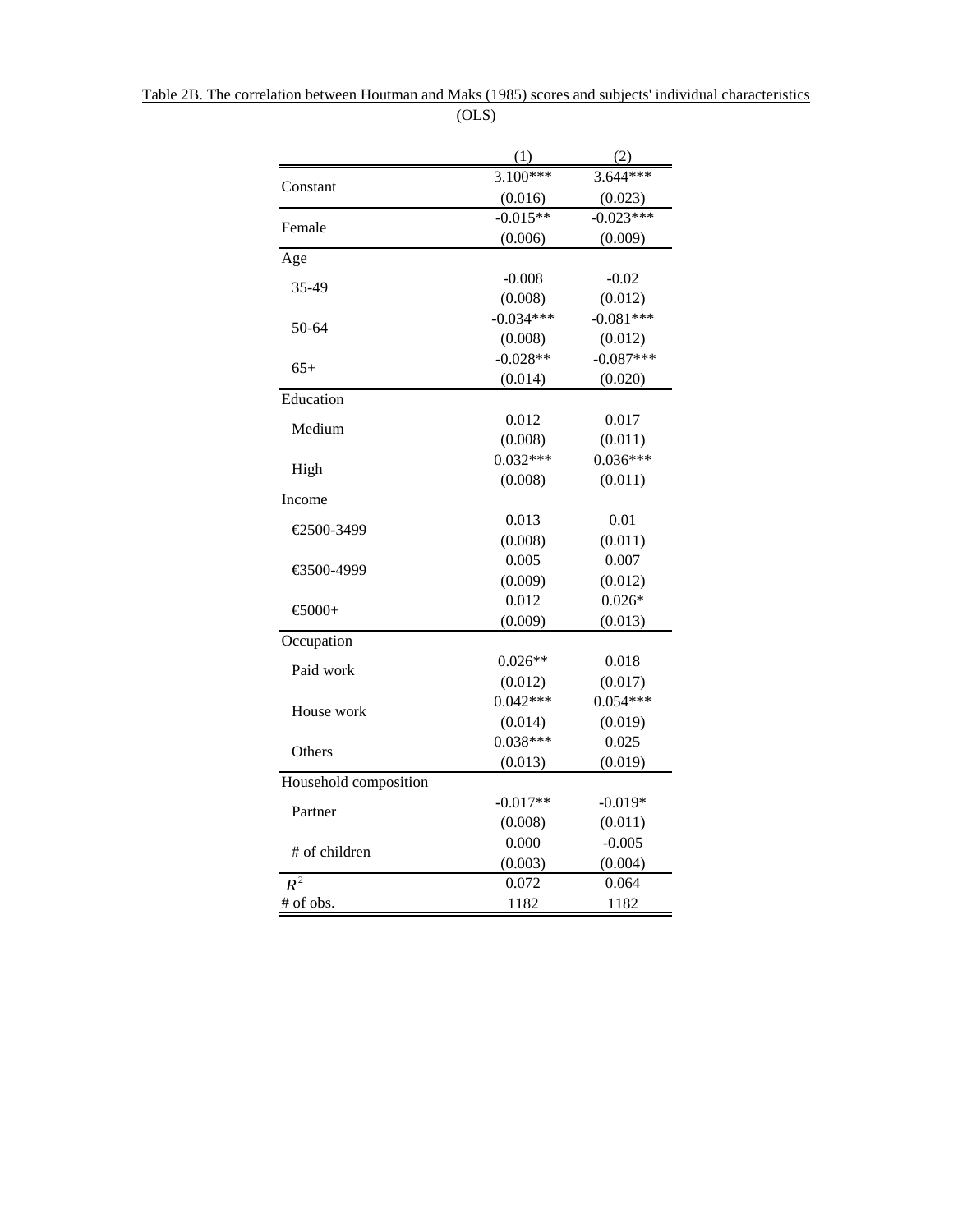|                            | (1)        | (2)        | (3)        |
|----------------------------|------------|------------|------------|
| Varian                     | $0.472*$   | 0.410      | 38689.6    |
|                            | (0.270)    | (0.256)    | (29774.9)  |
| Log 2008 household income  | 0.589***   | $0.610***$ |            |
|                            | (0.132)    | (0.127)    |            |
| 2008 household income      |            |            | 1.788***   |
|                            |            |            | (0.352)    |
| Female                     | $-0.317$   | $-0.361**$ | $-32392.1$ |
|                            | (0.178)    | (0.165)    | (17515.7)  |
| Partnered                  | $0.649***$ | $0.593***$ | 45702.5*** |
|                            | (0.182)    | (0.172)    | (17180.1)  |
| # of children              | 0.092      | 0.109      | 14386.6    |
|                            | (0.092)    | (0.085)    | (8305.1)   |
|                            | $-0.303$   | $-0.001$   | $-18868.4$ |
| Age                        | (0.348)    | (0.208)    | (30437.2)  |
|                            | 0.007      | 0.002      | 459.2      |
| Age <sup>2</sup>           | (0.006)    | (0.004)    | (528.1)    |
| Age <sup>3</sup>           | 0.000      | 0.000      | $-2.8$     |
|                            | (0.000)    | (0.000)    | (2.9)      |
| Education                  |            |            |            |
| Pre-vocational             | 0.255      | 0.234      | 14029.2    |
|                            | (0.466)    | (0.464)    | (43202.6)  |
| Pre-university             | 0.633      | 0.559      | 59569.6    |
|                            | (0.479)    | (0.477)    | (44552.7)  |
|                            | 0.407      | 0.412      | 28268.7    |
| Senior vocational training | (0.477)    | (0.471)    | (42185.5)  |
|                            | 0.483      | 0.519      | 31647.9    |
| Vocational college         | (0.453)    | (0.450)    | (41916.0)  |
|                            | 0.728      | 0.686      | 78497.6    |
| University                 | (0.475)    | (0.467)    | (47680.3)  |
| Occupation                 |            |            |            |
| Paid work                  | 0.224      | 0.243      | $-11296.9$ |
|                            | (0.325)    | (0.324)    | (26851.3)  |
|                            | 0.583      | 0.624      | 18987.8    |
| House work                 | (0.411)    | (0.416)    | (31273.1)  |
| Retired                    | 0.104      | 0.168      | 14846.9    |
|                            | (0.321)    | (0.320)    | (35313.0)  |
|                            | 7.147      | 1.025      | 135277.0   |
| Constant                   | (6.451)    | (3.602)    | (563058.8) |
| $R^2$                      | 0.173      | 0.214      | 0.186      |
| # of obs.                  | 517        | 566        | 568        |

Table 3A. The relationship between Varian (1990, 1991) scores and wealth

The groupings of different levels of education are based on the categorization of Statistics Netherlands (Centraal Bureau voor de Statistiek). For a complete description see http://www.centerdata.nl/en/centerpanel. Standard errors in parentheses. \*, \*\*, and \*\*\* indicate 10, 5, and 1 percent significance levels, respectively.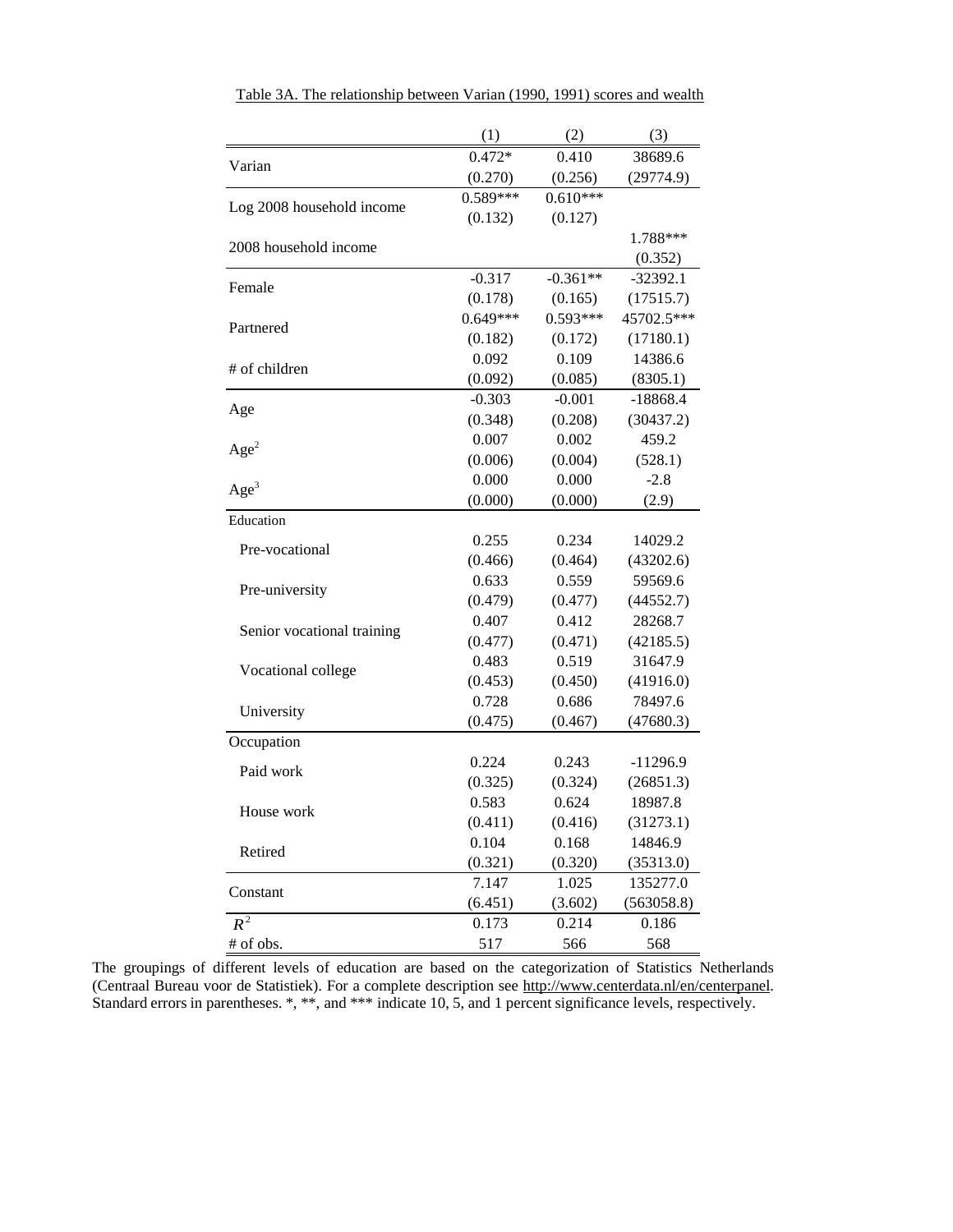|                            | (1)        | (2)        | (3)         |
|----------------------------|------------|------------|-------------|
| Houtman and Maks           | $0.072**$  | $0.070**$  | 4346.3      |
|                            | (0.032)    | (0.030)    | (3288.8)    |
|                            | $0.596***$ | $0.617***$ |             |
| Log 2008 household income  | (0.131)    | (0.126)    |             |
| 2008 household income      |            |            | 1.805***    |
|                            |            |            | (0.351)     |
| Female                     | $-0.313*$  | $-0.357**$ | $-32523.2*$ |
|                            | (0.177)    | (0.165)    | (17606.7)   |
| Partnered                  | $0.657***$ | $0.596***$ | 46145.1***  |
|                            | (0.181)    | (0.171)    | (17166.2)   |
| # of children              | 0.099      | 0.114      | 14709.6*    |
|                            | (0.092)    | (0.085)    | (8323.7)    |
|                            | $-0.292$   | $-0.002$   | $-19214.0$  |
| Age                        | (0.347)    | (0.207)    | (30290.5)   |
| Age <sup>2</sup>           | 0.006      | 0.002      | 463.6       |
|                            | (0.006)    | (0.004)    | (526.5)     |
| Age <sup>3</sup>           | 0.000      | 0.000      | $-2.9$      |
|                            | (0.000)    | (0.000)    | (2.9)       |
| Education                  |            |            |             |
| Pre-vocational             | 0.266      | 0.245      | 14291.2     |
|                            | (0.454)    | (0.452)    | (43111.8)   |
| Pre-university             | 0.616      | 0.543      | 58547.4     |
|                            | (0.468)    | (0.467)    | (44339.9)   |
| Senior vocational training | 0.416      | 0.424      | 28265.2     |
|                            | (0.465)    | (0.460)    | (42096.3)   |
| Vocational college         | 0.481      | 0.513      | 31474.5     |
|                            | (0.441)    | (0.439)    | (41764.0)   |
| University                 | 0.717      | 0.670      | 78008.4     |
|                            | (0.464)    | (0.456)    | (47538.1)   |
| Occupation                 |            |            |             |
| Paid work                  | 0.202      | 0.224      | $-12028.2$  |
|                            | (0.325)    | (0.323)    | (26782.6)   |
| House work                 | 0.547      | 0.589      | 18039.2     |
|                            | (0.410)    | (0.415)    | (31329.4)   |
| Retired                    | 0.109      | 0.174      | 14968.8     |
|                            | (0.321)    | (0.319)    | (35095.1)   |
| Constant                   | 5.633      | $-0.289$   | 74781.8     |
|                            | (6.445)    | (3.576)    | (563169.5)  |
| $R^{\frac{1}{2}}$          | 0.176      | 0.218      | 0.186       |
| # of obs.                  | 517        | 566        | 568         |

Table 3B. The relationship between Houtman and Maks (1985) scores and wealth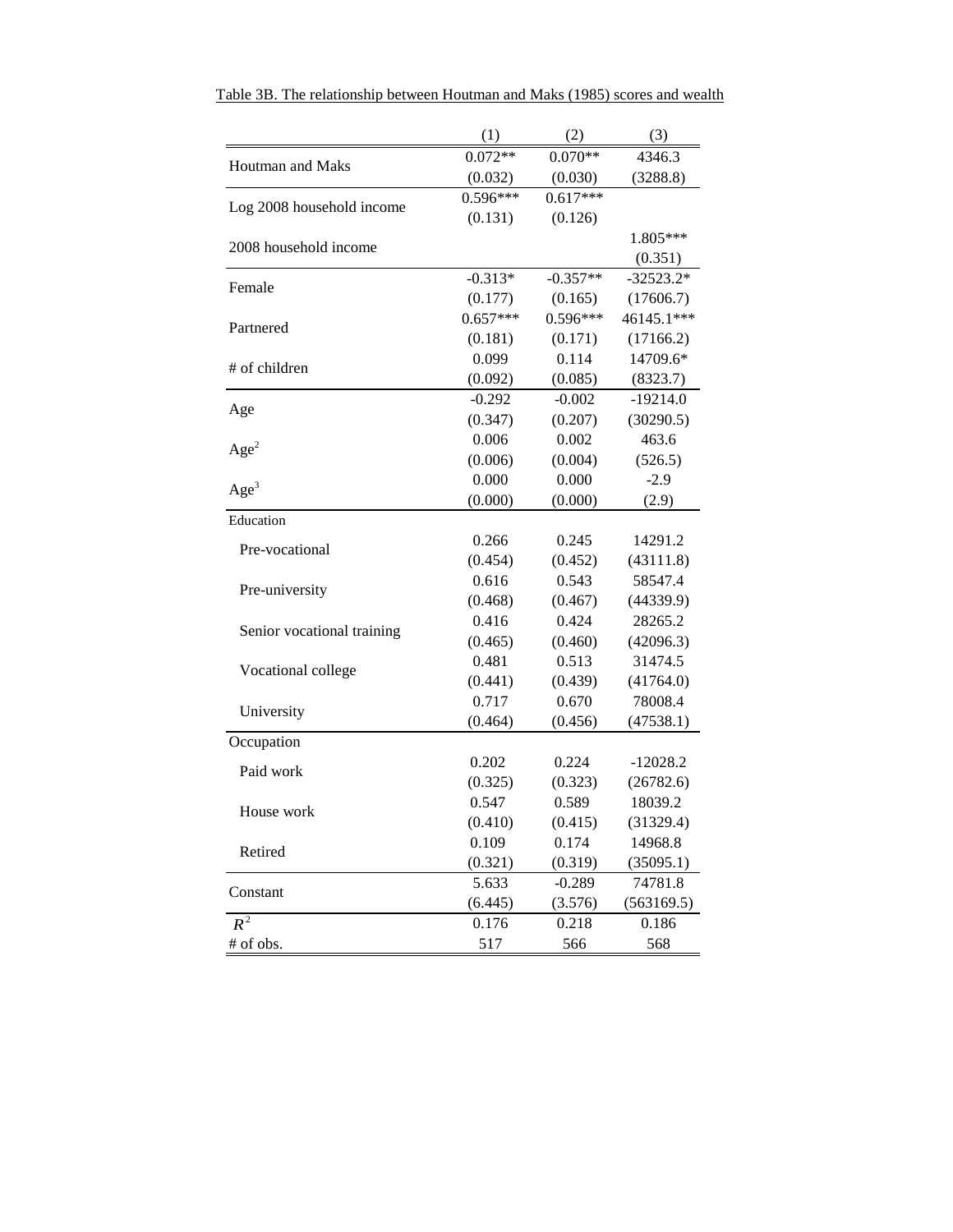|                            | (1)        | (2)          | (3)        | (4)        | (5)        |
|----------------------------|------------|--------------|------------|------------|------------|
| Varian                     | 0.440      | $0.475*$     | $0.720**$  | $0.698**$  | $0.521*$   |
|                            | (0.271)    | (0.276)      | (0.297)    | (0.290)    | (0.276)    |
| Log household income       |            |              |            |            |            |
| 2008                       | 18.807     | $\mathbf{1}$ | $0.549***$ | $0.289*$   | $0.622***$ |
|                            | (14.767)   |              | (0.137)    | (0.167)    | (0.128)    |
| $2008^2$                   | (2.093)    |              |            |            |            |
|                            | (1.547)    |              |            |            |            |
| $2008^3$                   | 0.078      |              |            |            |            |
|                            | (0.053)    |              |            |            |            |
| 2006                       |            |              |            | 0.229      |            |
|                            |            |              |            | (0.228)    |            |
| 2004                       |            |              |            | 0.218      |            |
|                            |            |              |            | (0.173)    |            |
| Female                     | $-0.292$   | $-0.207$     | $-0.348*$  | $-0.307$   | $-0.326*$  |
|                            | (0.182)    | (0.174)      | (0.186)    | (0.187)    | (0.176)    |
| Partnered                  | $0.594***$ | $0.559***$   | $0.730***$ | $0.703***$ | $0.637***$ |
|                            | (0.181)    | (0.178)      | (0.193)    | (0.193)    | (0.180)    |
| # of children              | 0.093      | 0.103        | 0.021      | 0.034      | 0.090      |
|                            | (0.091)    | (0.096)      | (0.098)    | (0.095)    | (0.092)    |
| Age                        | $-0.353$   | $-0.234$     | $-0.287$   | $-0.253$   | $-0.299$   |
|                            | (0.352)    | (0.355)      | (0.374)    | (0.376)    | (0.349)    |
| Age <sup>2</sup>           | 0.007      | 0.005        | 0.007      | 0.006      | 0.007      |
|                            | (0.006)    | (0.006)      | (0.006)    | (0.006)    | (0.006)    |
| Age <sup>3</sup>           | 0.000      | 0.000        | 0.000      | 0.000      | 0.000      |
|                            | (0.000)    | (0.000)      | (0.000)    | (0.000)    | (0.000)    |
| Education                  |            |              |            |            |            |
| Pre-vocational             | 0.300      | 0.325        | 0.243      | 0.142      |            |
|                            | (0.474)    | (0.494)      | (0.491)    | (0.534)    |            |
| Pre-university             | 0.657      | 0.622        | 0.580      | 0.483      |            |
|                            | (0.487)    | (0.504)      | (0.507)    | (0.552)    |            |
| Senior vocational training | 0.420      | 0.439        | 0.447      | 0.364      |            |
|                            | (0.484)    | (0.503)      | (0.503)    | (0.546)    |            |
| Vocational college         | 0.490      | 0.451        | 0.559      | 0.410      |            |
|                            | (0.463)    | (0.479)      | (0.474)    | (0.520)    |            |
| University                 | 0.611      | 0.666        | $0.844*$   | 0.658      |            |
|                            | (0.486)    | (0.496)      | (0.490)    | (0.537)    |            |
| Occupation                 |            |              |            |            |            |
| Paid work                  | 0.242      | (0.015)      | 0.509      | 0.434      | 0.227      |
|                            | (0.328)    | (0.336)      | (0.358)    | (0.355)    | (0.327)    |
| House work                 | 0.584      | 0.426        | $0.768*$   | $0.740*$   | 0.476      |
|                            | (0.413)    | (0.430)      | (0.445)    | (0.443)    | (0.408)    |
| Retired                    | 0.119      | (0.032)      | 0.345      | 0.233      | 0.104      |
|                            | (0.323)    | (0.336)      | (0.365)    | (0.368)    | (0.324)    |
| Constant                   | $-43.132$  | 1.736        | 6.578      | 4.225      | 7.274      |
|                            | (46.694)   | (6.564)      | (6.961)    | (7.145)    | (6.522)    |
| $R^2$                      | 0.181      |              | 0.196      | 0.208      | 0.171      |
| # of obs.                  | 517        | 449          | 449        | 517        | 517        |

Table 4A. The robustness of the correlation between Varian (1990, 1991) scores and wealth to the inclusion of controls for unobserved constraints

Standard errors in parentheses. \*, \*\*, and \*\*\* indicate 10, 5, and 1 percent significance levels, respectively.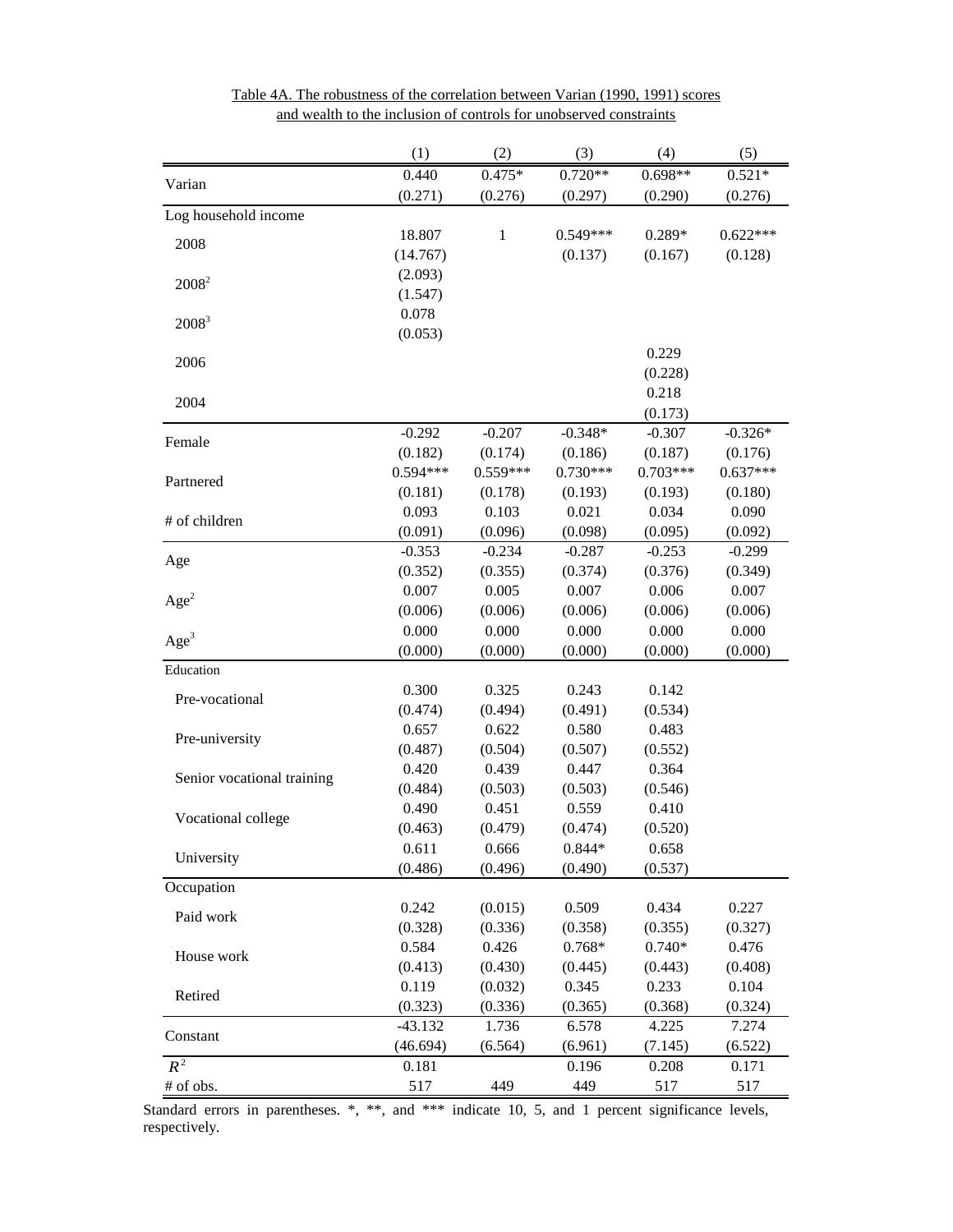|                            | (1)        | (2)          | (3)        | (4)        | (5)        |
|----------------------------|------------|--------------|------------|------------|------------|
| Houtman and Maks           | $0.069**$  | $0.076**$    | $0.095***$ | $0.093***$ | $0.079**$  |
|                            | (0.032)    | (0.032)      | (0.035)    | (0.035)    | (0.032)    |
| Log household income       |            |              |            |            |            |
| 2008                       | 18.737     | $\mathbf{1}$ | $0.557***$ | $0.291*$   | $0.628***$ |
|                            | (14.765)   |              | (0.136)    | (0.165)    | (0.127)    |
| $2008^2$                   | (2.087)    |              |            |            |            |
|                            | (1.546)    |              |            |            |            |
| $2008^3$                   | 0.078      |              |            |            |            |
|                            | (0.053)    |              |            |            |            |
| 2006                       |            |              |            | 0.256      |            |
|                            |            |              |            | (0.230)    |            |
| 2004                       |            |              |            | 0.197      |            |
|                            |            |              |            | (0.175)    |            |
| Female                     | $-0.286$   | $-0.203*$    | $-0.343*$  | $-0.299$   | $-0.321*$  |
|                            | (0.181)    | (0.174)      | (0.185)    | (0.186)    | (0.176)    |
| Partnered                  | $0.601***$ | $0.570***$   | $0.737***$ | 0.709***   | $0.648***$ |
|                            | (0.180)    | (0.178)      | (0.192)    | (0.193)    | (0.179)    |
| # of children              | 0.100      | 0.11         | 0.032      | 0.046      | 0.098      |
|                            | (0.091)    | (0.096)      | (0.098)    | (0.095)    | (0.092)    |
| Age                        | $-0.342$   | $-0.224$     | $-0.272$   | $-0.237$   | $-0.288$   |
|                            | (0.351)    | (0.354)      | (0.375)    | (0.376)    | (0.348)    |
| Age <sup>2</sup>           | 0.007      | 0.005        | 0.006      | 0.006      | 0.006      |
|                            | (0.006)    | (0.006)      | (0.006)    | (0.006)    | (0.006)    |
| Age <sup>3</sup>           | 0.000      | 0.000        | 0.000      | 0.000      | 0.000      |
|                            | (0.000)    | (0.000)      | (0.000)    | (0.000)    | (0.000)    |
| Education                  |            |              |            |            |            |
| Pre-vocational             | 0.311      | 0.335        | 0.261      | 0.160      |            |
|                            | (0.462)    | (0.481)      | (0.474)    | (0.516)    |            |
| Pre-university             | 0.640      | 0.603        | 0.554      | 0.459      |            |
|                            | (0.477)    | (0.492)      | (0.492)    | (0.535)    |            |
| Senior vocational training | 0.428      | 0.447        | 0.462      | 0.379      |            |
|                            | (0.474)    | (0.490)      | (0.487)    | (0.529)    |            |
| Vocational college         | 0.486      | 0.448        | 0.566      | 0.419      |            |
|                            | (0.452)    | (0.466)      | (0.457)    | (0.502)    |            |
| University                 | 0.598      | 0.654        | $0.844*$   | 0.660      |            |
|                            | (0.477)    | (0.483)      | (0.474)    | (0.521)    |            |
| Occupation                 |            |              |            |            |            |
| Paid work                  | 0.220      | (0.034)      | 0.475      | 0.402      | 0.201      |
|                            | (0.327)    | (0.335)      | (0.357)    | (0.354)    | (0.326)    |
| House work                 | 0.547      | 0.390        | 0.723      | 0.696      | 0.442      |
|                            | (0.412)    | (0.429)      | (0.446)    | (0.443)    | (0.407)    |
| Retired                    | 0.124      | (0.024)      | 0.336      | 0.224      | 0.108      |
|                            | (0.323)    | (0.335)      | (0.364)    | (0.366)    | (0.324)    |
| Constant                   | -44.334    | 0.201        | 4.667      | 2.309      | 5.624      |
|                            | (46.710)   | (6.573)      | (6.978)    | (7.143)    | (6.513)    |
| $R^2$                      | 0.184      |              | 0.200      | 0.211      | 0.175      |
| # of obs.                  | 449        | 449          | 517        | 517        | 517        |

Table 4B. The robustness of the correlation between Houtman and Maks (1985) scores and wealth to the inclusion of controls for unobserved constraints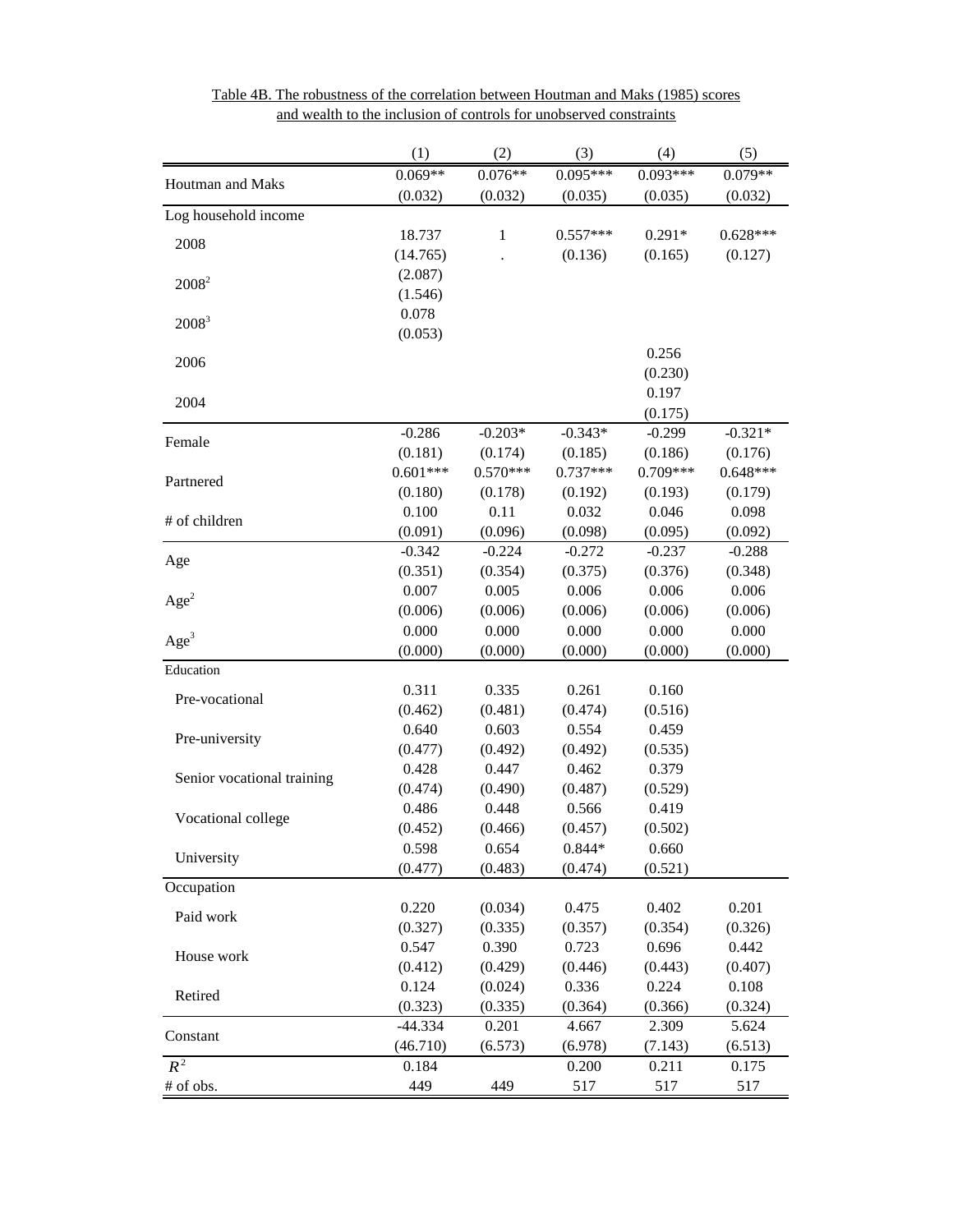|                              | (1)              | (2)          | (3)          | (4)          | (5)         |
|------------------------------|------------------|--------------|--------------|--------------|-------------|
| Varian                       | $0.469*$         | $0.466*$     | $0.484*$     | 0.423        | 0.428       |
|                              | (0.271)          | (0.275)      | (0.276)      | (0.308)      | (0.307)     |
| Risk tolerance               |                  |              |              |              |             |
| Quantitative (experiment)    | $-0.660$         | $-0.689$     | $-0.644$     |              |             |
|                              | (0.710)          | (0.709)      | (0.715)      |              |             |
| Qualitative (survey)         |                  | 0.008        | 0.014        |              |             |
|                              |                  | (0.075)      | (0.076)      |              |             |
| Qualitative (survey) missing |                  | $-0.154$     | $-0.115$     |              |             |
|                              |                  | (0.339)      | (0.490)      |              |             |
|                              |                  |              | 0.093        |              |             |
| Conscientiousness            |                  |              | (0.073)      |              |             |
|                              |                  |              | $-0.060$     |              |             |
|                              |                  |              | (0.670)      |              |             |
| Longevity expectations       |                  |              |              |              | $-0.032$    |
|                              |                  |              |              |              | (0.041)     |
| Log 2008 household income    | $0.593***$       | $0.585***$   | $0.579***$   | $0.448***$   | 0.439***    |
|                              | (0.132)          | (0.131)      | (0.133)      | (0.124)      | (0.124)     |
| Female                       | $-0.321*$        | $-0.318*$    | $-0.331*$    | $-0.423***$  | $-0.425***$ |
|                              | (0.178)          | (0.182)      | (0.182)      | (0.187)      | (0.187)     |
| Partnered                    | $0.651***$       | $0.653***$   | $0.637***$   | $0.681***$   | $0.682***$  |
|                              | (0.182)          | (0.182)      | (0.183)      | (0.205)      | (0.206)     |
| # of children                | 0.089            | 0.090        | 0.086        | 0.076        | 0.084       |
|                              | (0.093)          | (0.093)      | (0.092)      | (0.101)      | (0.101)     |
| Age                          | $-0.308$         | $-0.304$     | $-0.280$     | $-0.164$     | $-0.184$    |
|                              | (0.347)          | (0.347)      | (0.347)      | (0.901)      | (0.899)     |
| Age <sup>2</sup>             | 0.007            | 0.007        | 0.006        | 0.005        | 0.005       |
|                              | (0.006)          | (0.006)      | (0.006)      | (0.017)      | (0.017)     |
| Age <sup>3</sup>             | 0.000            | 0.000        | 0.000        | 0.000        | 0.000       |
|                              | (0.000)          | (0.000)      | (0.000)      | (0.000)      | (0.000)     |
| Education                    |                  |              |              |              |             |
| Pre-vocational               | 0.246            | 0.244        | 0.274        | 0.706        | 0.756       |
|                              | (0.469)          | (0.465)      | (0.465)      | (0.584)      | (0.587)     |
| Pre-university               | 0.635            | 0.630        | 0.664        | 0.820        | 0.881       |
|                              | (0.481)          | (0.474)      | (0.471)      | (0.605)      | (0.617)     |
| Senior vocational training   | 0.399            | 0.400        | 0.430        | 0.802        | 0.862       |
|                              | (0.480)          | (0.478)      | (0.477)      | (0.593)      | (0.598)     |
| Vocational college           | 0.473            | 0.473        | 0.495        | $0.955*$     | $1.011*$    |
|                              | (0.457)          | (0.451)      | (0.450)      | (0.572)      | (0.577)     |
| University                   | 0.733            | 0.728        | 0.755        | 1.126*       | 1.186***    |
|                              | (0.478)          | (0.475)      | (0.473)      | (0.600)      | (0.603)     |
| Occupation                   |                  |              |              |              |             |
| Paid work                    | 0.222            | 0.218        | 0.247        | 0.356        | 0.394       |
|                              | (0.325)          | (0.325)      | (0.326)      | (0.342)      | (0.351)     |
| House work                   | 0.585            | 0.594        | 0.606        | 0.660        | 0.699       |
|                              | (0.412)          | (0.413)      | (0.420)      | (0.465)      | (0.469)     |
| Retired                      | 0.111            | 0.107        | 0.133        | 0.567        | 0.608       |
|                              | (0.323)          | (0.324)      | (0.325)      | (0.410)      | (0.420)     |
| Constant                     | 7.650            | 7.713        | 7.283        | 4.972        | 5.589       |
| $R^2$                        | (6.396)<br>0.172 | (6.396)      | (6.439)      | (15.150)     | (15.147)    |
|                              | 517              | 0.169<br>517 | 0.169<br>517 | 0.158<br>414 | 0.157       |
| # of obs.                    |                  |              |              |              | 414         |

to the inclusion of controls for unobserved preferences and beliefs Table 5A. The robustness of the correlation between Varian (1990, 1991) scores and wealth

Standard errors in parentheses. \*, \*\*, and \*\*\* indicate 10, 5, and 1 percent significance levels, respectively.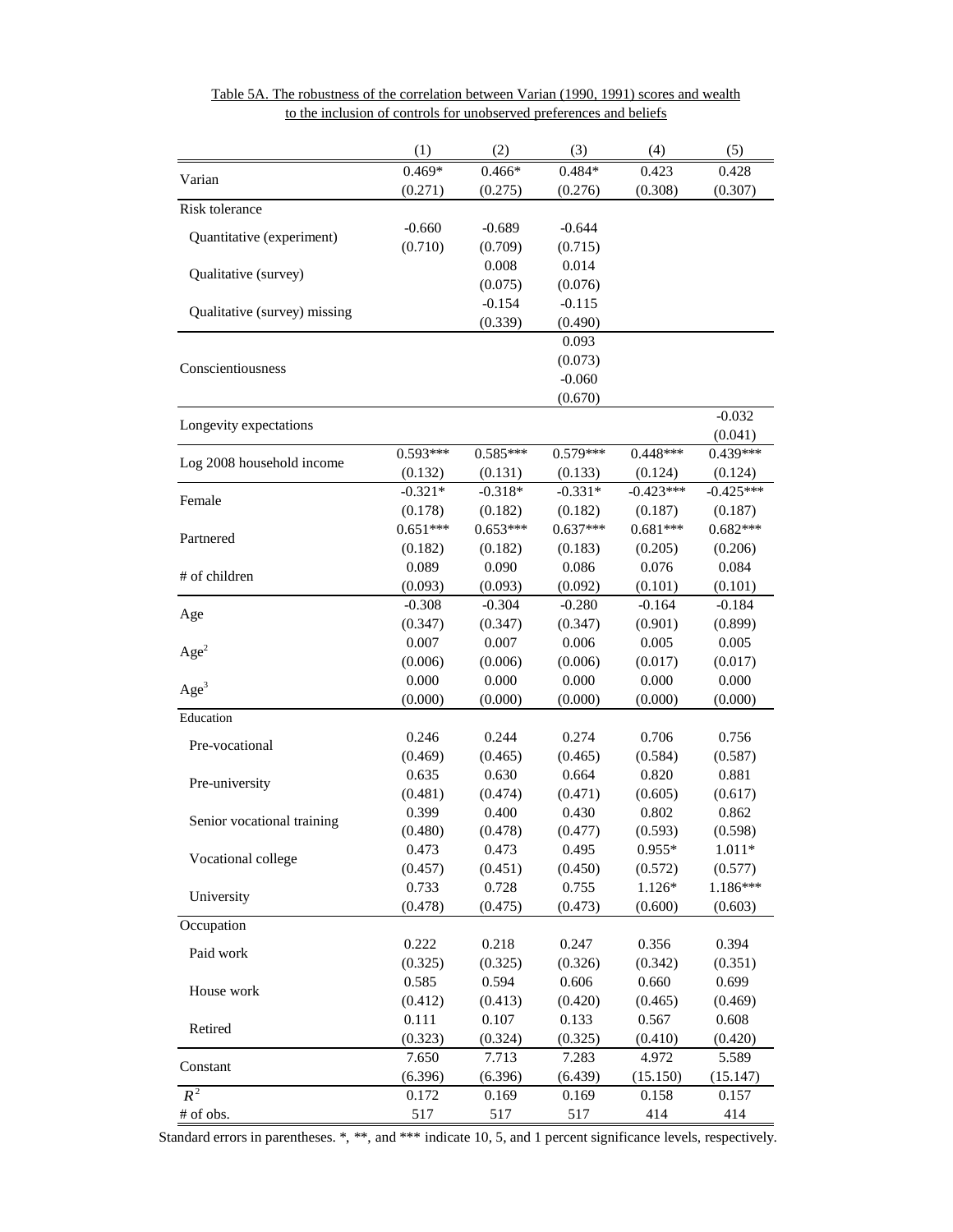|                              | (1)        | (2)        | (3)              | (4)        | (5)        |
|------------------------------|------------|------------|------------------|------------|------------|
| Houtman and Maks             | $0.071**$  | $0.071**$  | $0.074**$        | $0.071**$  | $0.072**$  |
|                              | (0.032)    | (0.032)    | (0.032)          | (0.035)    | (0.036)    |
| Risk tolerance               |            |            |                  |            |            |
| Quantitative (experiment)    | $-0.659$   | $-0.690$   | $-0.644$         |            |            |
|                              | (0.701)    | (0.700)    | (0.706)          |            |            |
| Qualitative (survey)         |            | 0.008      | 0.015            |            |            |
|                              |            | (0.074)    | (0.076)          |            |            |
| Qualitative (survey) missing |            | $-0.171$   | $-0.125$         |            |            |
|                              |            | (0.333)    | (0.474)<br>0.098 |            |            |
|                              |            |            | (0.073)          |            |            |
| Conscientiousness            |            |            | $-0.075$         |            |            |
|                              |            |            | (0.660)          |            |            |
|                              |            |            |                  |            | $-0.033$   |
| Longevity expectations       |            |            |                  |            | (0.041)    |
|                              | $0.600***$ | $0.592***$ | $0.586***$       | $0.453***$ | $0.444***$ |
| Log 2008 household income    | (0.131)    | (0.130)    | (0.131)          | (0.123)    | (0.122)    |
|                              | $-0.316*$  | $-0.313*$  | $-0.327*$        | $-0.422**$ | $-0.424**$ |
| Female                       | (0.178)    | (0.181)    | (0.182)          | (0.187)    | (0.187)    |
|                              | $0.659***$ | $0.661***$ | $0.645***$       | $0.693***$ | $0.694***$ |
| Partnered                    | (0.181)    | (0.181)    | (0.182)          | (0.205)    | (0.205)    |
|                              | 0.096      | 0.097      | 0.093            | 0.082      | 0.090      |
| # of children                | (0.093)    | (0.093)    | (0.093)          | (0.101)    | (0.101)    |
|                              | $-0.297$   | $-0.293$   | $-0.267$         | $-0.149$   | $-0.170$   |
| Age                          | (0.346)    | (0.346)    | (0.346)          | (0.903)    | (0.901)    |
|                              | 0.007      | 0.006      | 0.006            | 0.005      | 0.005      |
| Age <sup>2</sup>             | (0.006)    | (0.006)    | (0.006)          | (0.018)    | (0.017)    |
|                              | 0.000      | 0.000      | 0.000            | 0.000      | 0.000      |
| Age <sup>3</sup>             | 0.000      | 0.000      | 0.000            | (0.000)    | (0.000)    |
| Education                    |            |            |                  |            |            |
|                              | 0.257      | 0.255      | 0.287            | 0.7        | 0.751      |
| Pre-vocational               | (0.457)    | (0.452)    | (0.453)          | (0.570)    | (0.572)    |
|                              | 0.618      | 0.612      | 0.647            | 0.788      | 0.851      |
| Pre-university               | (0.470)    | (0.464)    | (0.462)          | (0.594)    | (0.606)    |
|                              | 0.408      | 0.409      | 0.441            | 0.792      | 0.855      |
| Senior vocational training   | (0.469)    | (0.466)    | (0.466)          | (0.580)    | (0.584)    |
| Vocational college           | 0.470      | 0.471      | 0.493            | 0.933*     | 0.991*     |
|                              | (0.445)    | (0.439)    | (0.439)          | (0.558)    | (0.563)    |
| University                   | 0.722      | 0.716      | 0.745            | 1.09*      | 1.152*     |
|                              | (0.468)    | (0.464)    | (0.462)          | (0.586)    | (0.589)    |
| Occupation                   |            |            |                  |            |            |
| Paid work                    | 0.199      | 0.195      | 0.224            | 0.334      | 0.374      |
|                              | (0.325)    | (0.325)    | (0.325)          | (0.341)    | (0.350)    |
| House work                   | 0.549      | 0.559      | 0.570            | 0.618      | 0.658      |
|                              | (0.411)    | (0.412)    | (0.420)          | (0.463)    | (0.467)    |
| Retired                      | 0.116      | 0.112      | 0.140            | 0.560      | 0.602      |
|                              | (0.322)    | (0.323)    | (0.323)          | (0.411)    | (0.421)    |
| Constant                     | 6.139      | 6.200      | 5.684            | 3.410      | 4.029      |
|                              | (6.388)    | (6.381)    | (6.414)          | (15.216)   | (15.210)   |
| $R^2$                        | 0.176      | 0.173      | 0.173            | 0.162      | 0.162      |
| # of obs.                    | 517        | 517        | 517              | 414        | 414        |

Table 5B. The robustness of the correlation between Houtman and Maks (1985) scores and wealth to the inclusion of controls for unobserved preferences and beliefs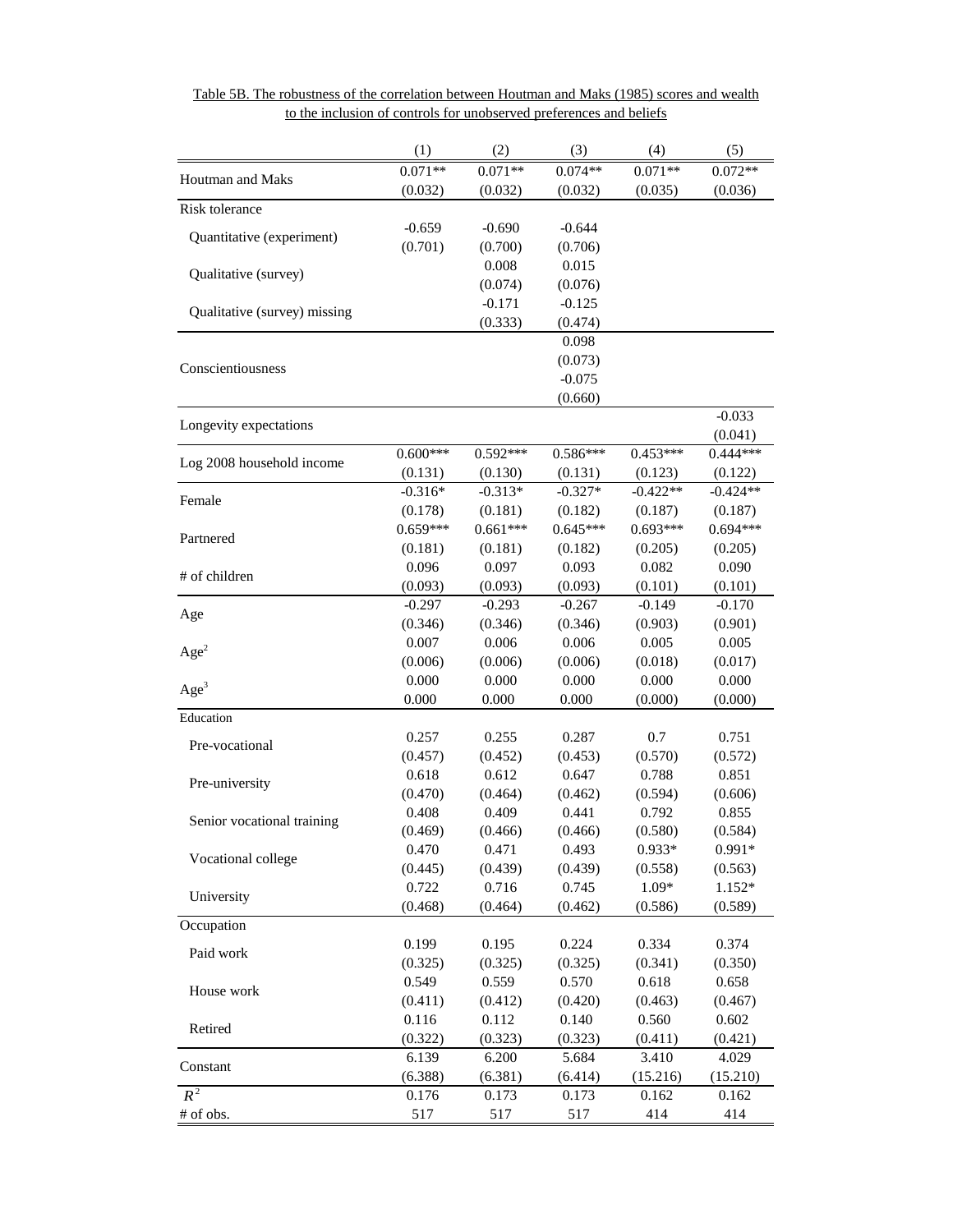|                                          | (1)              | (2)              | (3)              | (4)                   |
|------------------------------------------|------------------|------------------|------------------|-----------------------|
| Varian                                   | 0.182            | $0.679**$        | $0.630*$         | 0.371                 |
|                                          | (0.403)          | (0.330)          | (0.332)          | (0.280)               |
| Varian (combined dataset)                | 0.354            |                  |                  |                       |
|                                          | (0.366)          |                  |                  |                       |
| von Gaudecker et al. (2011)              |                  |                  | 0.672            |                       |
|                                          |                  |                  | (0.49)           |                       |
| <b>Cognitive Reflection Test</b>         |                  |                  |                  | $0.125*$              |
|                                          |                  |                  |                  | (0.072)               |
| <b>Cognitive Reflection Test missing</b> |                  |                  |                  | $-0.236$              |
|                                          | $0.592***$       | $0.412***$       | $0.408***$       | (0.233)<br>$0.581***$ |
| Log 2008 household income                | (0.132)          | (0.156)          | (0.155)          | (0.132)               |
|                                          | $-0.316*$        | $-0.183$         | $-0.173$         | $-0.297*$             |
| Female                                   | (0.178)          | (0.213)          | (0.213)          | (0.177)               |
|                                          | $0.655***$       | $0.866***$       | $0.879***$       | $0.689***$            |
| Partnered                                | (0.182)          | (0.230)          | (0.230)          | (0.181)               |
|                                          | 0.088            | 0.110            | 0.102            | 0.093                 |
| # of children                            | (0.092)          | (0.112)          | (0.112)          | (0.092)               |
|                                          | $-0.307$         | $-0.378$         | $-0.325$         | $-0.327$              |
| Age                                      | (0.346)          | (0.364)          | (0.363)          | (0.351)               |
|                                          | 0.007            | 0.008            | 0.007            | 0.007                 |
| Age <sup>2</sup>                         | (0.006)          | (0.006)          | (0.006)          | (0.006)               |
|                                          | 0.000            | 0.000            | 0.000            | 0.000                 |
| Age <sup>3</sup>                         | (0.000)          | (0.000)          | (0.000)          | (0.000)               |
| Education                                |                  |                  |                  |                       |
| Pre-vocational                           | 0.247            | 0.189            | 0.133            | 0.196                 |
|                                          | (0.465)          | (0.508)          | (0.482)          | (0.466)               |
| Pre-university                           | 0.613            | 0.54             | 0.406            | 0.565                 |
|                                          | (0.479)          | (0.531)          | (0.500)          | (0.474)               |
| Senior vocational training               | 0.403            | 0.27             | 0.155            | 0.333                 |
|                                          | (0.476)          | (0.535)          | (0.506)          | (0.476)               |
| Vocational college                       | 0.469            | 0.667            | 0.585            | 0.387                 |
|                                          | (0.453)          | (0.490)          | (0.463)          | (0.451)               |
| University                               | 0.701            | 0.744            | 0.61             | 0.588                 |
|                                          | (0.475)          | (0.506)          | (0.476)          | (0.477)               |
| Occupation                               |                  |                  |                  |                       |
| Paid work                                | 0.222            | 0.828            | 0.764            | 0.199                 |
|                                          | (0.327)          | (0.496)          | (0.493)          | (0.322)               |
| House work                               | 0.577            | 0.775            | 0.763<br>(0.573) | 0.559                 |
|                                          | (0.413)<br>0.109 | (0.575)<br>0.565 | 0.543            | (0.408)<br>0.057      |
| Retired                                  | (0.323)          | (0.488)          | (0.486)          | (0.315)               |
|                                          | 7.171            | 9.428            | 8.159            | 7.724                 |
| Constant                                 | (6.419)          | (6.969)          | (6.955)          | (6.497)               |
| $R^2$                                    | 0.172            | 0.215            | 0.218            | 0.176                 |
| # of obs.                                | 517              | 328              | 328              | 517                   |
|                                          |                  |                  |                  |                       |

The scores for the combined dataset is computed after combining the actual data from the experiment and the mirror-image data. Standard errors in parentheses.  $*, **$ , and  $***$ indicate 10, 5, and 1 percent significance levels, respectively.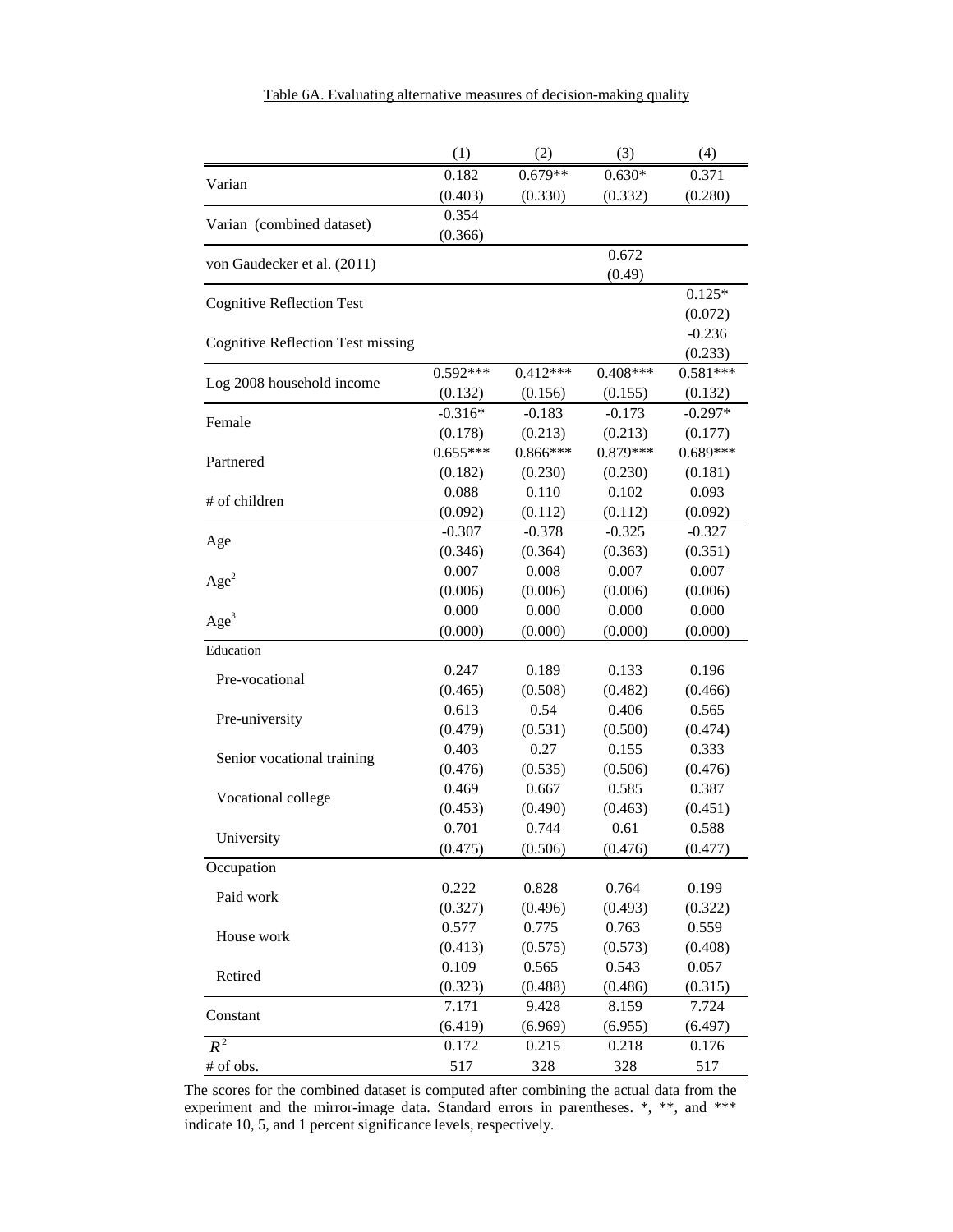|                                 | (1)                  | (2)                 | (3)                 | (4)                   |
|---------------------------------|----------------------|---------------------|---------------------|-----------------------|
| <b>Houtman and Maks</b>         | 0.063                | $0.094**$           | $0.086**$           | $0.059*$              |
|                                 | (0.040)              | (0.037)             | (0.037)             | (0.033)               |
| HM (combined dataset)           | 0.006                |                     |                     |                       |
|                                 | (0.017)              |                     |                     |                       |
| von Gaudecker et al. (2011)     |                      |                     | 0.610               |                       |
|                                 |                      |                     | (0.485)             |                       |
| Cognitive Reflection Test (CRT) |                      |                     |                     | 0.111                 |
|                                 |                      |                     |                     | (0.072)               |
| CRT missing                     |                      |                     |                     | $-0.244$              |
|                                 |                      |                     |                     | (0.236)               |
| Log 2008 household income       | $0.593***$           | $0.421***$          | $0.417***$          | $0.587***$            |
|                                 | (0.130)              | (0.156)<br>$-0.178$ | (0.155)<br>$-0.169$ | (0.131)               |
| Female                          | $-0.313*$<br>(0.178) | (0.212)             | (0.211)             | $-0.297*$             |
|                                 | $0.659***$           | $0.876***$          | $0.887***$          | (0.177)<br>$0.692***$ |
| Partnered                       | (0.180)              | (0.229)             | (0.228)             | (0.181)               |
|                                 | 0.100                | 0.116               | 0.109               | 0.099                 |
| # of children                   | (0.093)              | (0.112)             | (0.112)             | (0.092)               |
|                                 | $-0.293$             | $-0.360$            | $-0.314$            | $-0.317$              |
| Age                             | (0.348)              | (0.359)             | (0.359)             | (0.350)               |
|                                 | 0.007                | 0.008               | 0.007               | 0.007                 |
| Age <sup>2</sup>                | (0.006)              | (0.006)             | (0.006)             | (0.006)               |
|                                 | 0.000                | 0.000               | 0.000               | 0.000                 |
| Age <sup>3</sup>                | (0.000)              | (0.000)             | (0.000)             | (0.000)               |
| Education                       |                      |                     |                     |                       |
|                                 | 0.266                | 0.182               | 0.134               | 0.207                 |
| Pre-vocational                  | (0.453)              | (0.470)             | (0.450)             | (0.456)               |
| Pre-university                  | 0.616                | 0.483               | 0.369               | 0.555                 |
|                                 | (0.468)              | (0.491)             | (0.469)             | (0.466)               |
| Senior vocational training      | 0.416                | 0.294               | 0.189               | 0.345                 |
|                                 | (0.465)              | (0.494)             | (0.473)             | (0.467)               |
| Vocational college              | 0.481                | 0.665               | 0.593               | 0.393                 |
|                                 | (0.441)              | (0.448)             | (0.427)             | (0.442)               |
| University                      | 0.713                | 0.732               | 0.613               | 0.591                 |
|                                 | (0.464)              | (0.469)             | (0.448)             | (0.469)               |
| Occupation                      |                      |                     |                     |                       |
| Paid work                       | 0.204                | 0.820               | 0.763               | 0.183                 |
|                                 | (0.324)              | (0.492)             | (0.491)             | (0.321)               |
| House work                      | 0.542                | 0.735               | 0.727               | 0.532                 |
|                                 | (0.412)              | (0.570)             | (0.568)             | (0.408)               |
| Retired                         | 0.107                | 0.583               | 0.561               | 0.067                 |
|                                 | (0.321)              | (0.485)             | (0.484)             | (0.314)               |
| Constant                        | 5.610                | 7.394               | 6.437               | 6.456                 |
| $R^2$                           | (6.448)              | (6.921)             | (6.935)             | (6.485)               |
|                                 | 0.175<br>517         | 0.219<br>328        | 0.221<br>328        | 0.179<br>517          |
| # of obs.                       |                      |                     |                     |                       |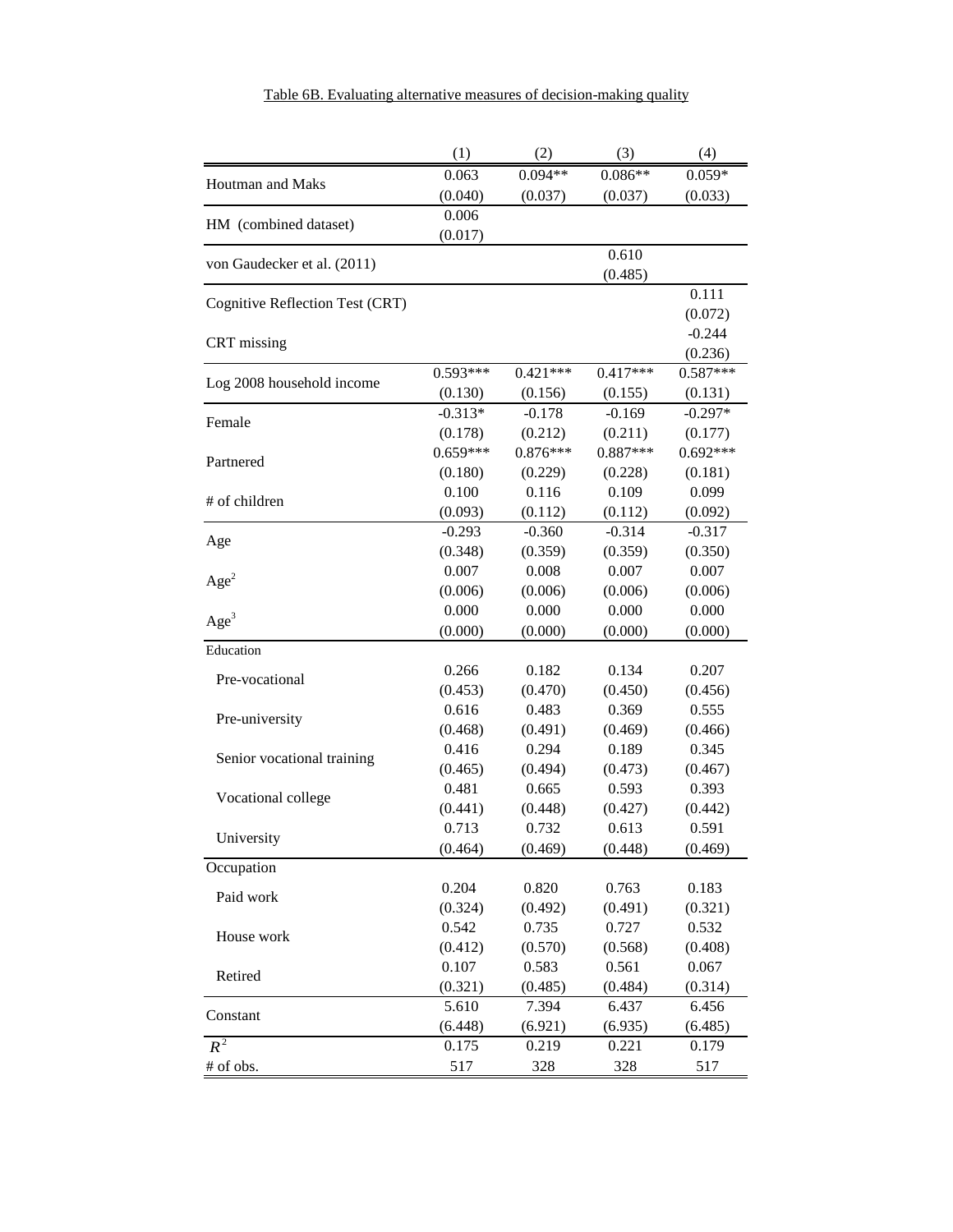|                            | (1)      | (2)         | (3)       | (4)         |
|----------------------------|----------|-------------|-----------|-------------|
|                            | Have     | Fraction in | Have      | Fraction in |
|                            | checking | checking    | saving    | saving      |
|                            | 0.01     | $-0.028$    | $-0.006$  | $-0.056$    |
| Varian                     | (0.013)  | (0.025)     | (0.030)   | (0.048)     |
|                            | 0.001    | $-0.029**$  | 0.003     | $-0.068***$ |
| Log 2008 household income  | (0.002)  | (0.013)     | (0.010)   | (0.021)     |
| Female                     | 0.007    | 0.023       | 0.015     | 0.038       |
|                            | (0.005)  | (0.020)     | (0.019)   | (0.033)     |
| Partnered                  | $-0.005$ | $-0.031$    | 0.017     | $-0.054$    |
|                            | (0.004)  | (0.020)     | (0.022)   | (0.033)     |
| # of children              | 0.000    | $-0.004$    | $-0.025*$ | $-0.043***$ |
|                            | (0.001)  | (0.010)     | (0.014)   | (0.013)     |
| Age                        | $-0.003$ | 0.026       | $-0.007$  | $-0.002$    |
|                            | (0.009)  | (0.048)     | (0.046)   | (0.067)     |
| Age <sup>2</sup>           | 0.000    | $-0.001$    | 0.000     | 0.000       |
|                            | (0.000)  | (0.001)     | (0.001)   | (0.001)     |
| Age <sup>3</sup>           | 0.000    | 0.000       | 0.000     | 0.000       |
|                            | (0.000)  | (0.000)     | (0.000)   | (0.000)     |
| Education                  |          |             |           |             |
| Pre-vocational             | $-0.007$ | 0.003       | 0.038     | 0.011       |
|                            | (0.007)  | (0.063)     | (0.069)   | (0.085)     |
| Pre-university             | $-0.017$ | $-0.022$    | $-0.005$  | $-0.074$    |
|                            | (0.018)  | (0.063)     | (0.075)   | (0.087)     |
| Senior vocational training | 0.005    | 0.000       | 0.044     | $-0.041$    |
|                            | (0.004)  | (0.063)     | (0.069)   | (0.086)     |
| Vocational college         | 0.002    | $-0.007$    | 0.012     | $-0.041$    |
|                            | (0.002)  | (0.061)     | (0.069)   | (0.083)     |
| University                 | 0.003    | 0.007       | 0.017     | $-0.078$    |
|                            | (0.003)  | (0.065)     | (0.073)   | (0.086)     |
| Occupation                 |          |             |           |             |
| Paid work                  | (0.004)  | (0.013)     | 0.014     | 0.060       |
|                            | (0.003)  | (0.034)     | (0.037)   | (0.052)     |
| House work                 | (0.001)  | (0.033)     | (0.015)   | (0.032)     |
|                            | (0.002)  | (0.047)     | (0.051)   | (0.065)     |
| Retired                    | (0.001)  | (0.014)     | 0.016     | 0.068       |
|                            | (0.002)  | (0.034)     | (0.039)   | (0.056)     |
| Constant                   | 1.019*** | 0.031       | 1.074     | 1.334       |
|                            | (0.185)  | (0.825)     | (0.848)   | (1.289)     |
| $R^2$                      | $-0.009$ | 0.017       | $-0.012$  | 0.080       |
| # of obs.                  | 512      | 512         | 502       | 502         |

Table 7A. The sources of the relationship between households' net worth and Varian (1990, 1991) scores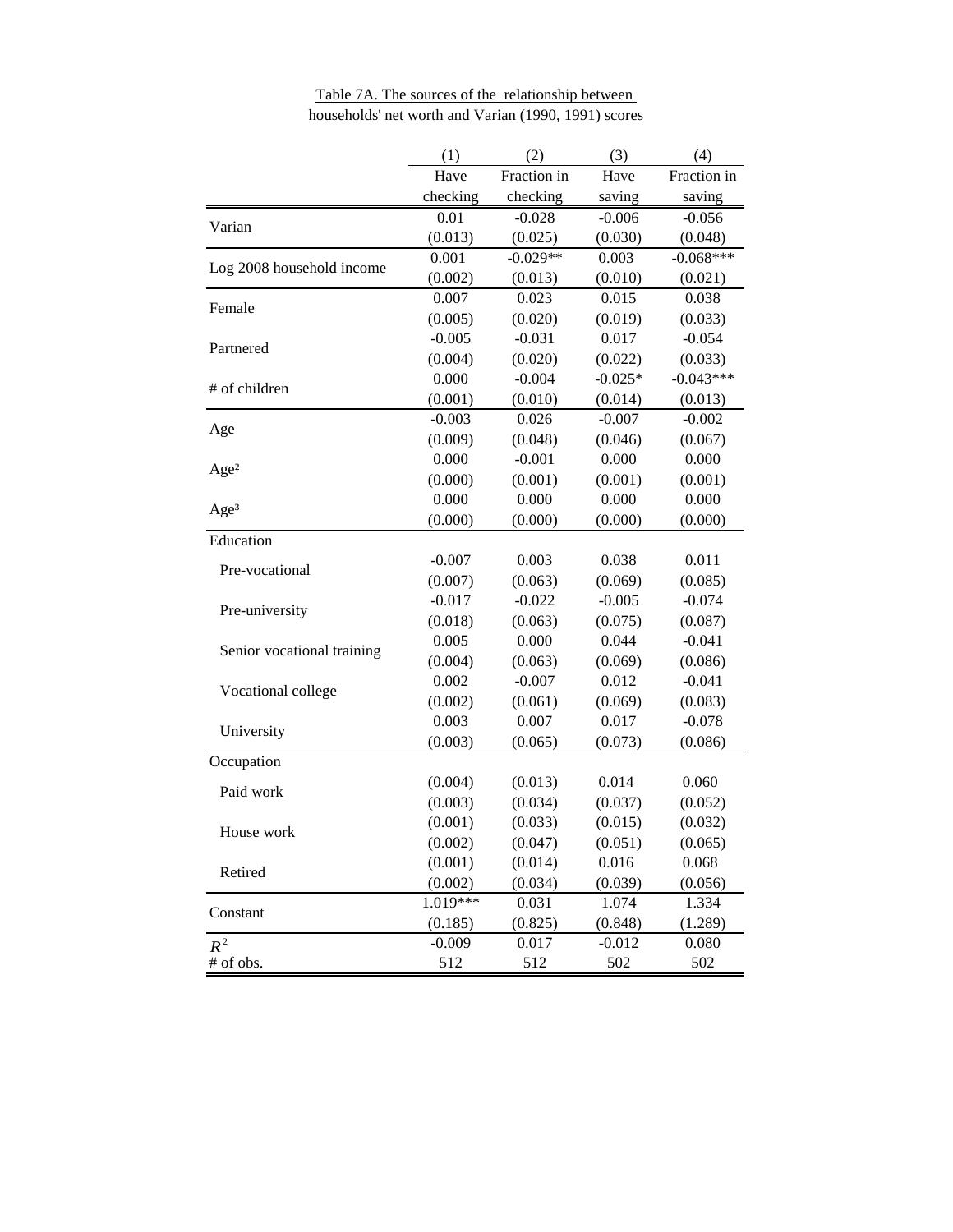## Table 7A. (Continued)

|                            | (5)        | (6)         | (7)        | (8)         |
|----------------------------|------------|-------------|------------|-------------|
|                            | Have       | Fraction in | Have       | Fraction in |
|                            | stocks     | stocks      | a house    | house       |
| Varian                     | 0.081      | 0.011       | 0.097      | 0.094       |
|                            | (0.083)    | (0.024)     | (0.075)    | (0.066)     |
|                            | $0.149***$ | 0.013       | $0.135***$ | $0.097***$  |
| Log 2008 household income  | (0.031)    | (0.009)     | (0.029)    | (0.024)     |
| Female                     | 0.007      | 0.009       | $-0.039$   | $-0.067$    |
|                            | (0.050)    | (0.013)     | (0.050)    | (0.043)     |
| Partnered                  | 0.004      | $-0.006$    | $0.206***$ | $0.126***$  |
|                            | (0.049)    | (0.014)     | (0.051)    | (0.045)     |
| # of children              | 0.003      | 0.000       | $0.049**$  | $0.064***$  |
|                            | (0.026)    | (0.007)     | (0.020)    | (0.019)     |
| Age                        | 0.079      | 0.013       | $-0.030$   | $-0.013$    |
|                            | (0.098)    | (0.022)     | (0.091)    | (0.074)     |
| Age <sup>2</sup>           | $-0.001$   | 0.000       | 0.001      | 0.000       |
|                            | (0.002)    | (0.000)     | (0.002)    | (0.001)     |
| Age <sup>3</sup>           | 0.000      | 0.000       | 0.000      | 0.000       |
|                            | (0.000)    | (0.000)     | (0.000)    | (0.000)     |
| Education                  |            |             |            |             |
| Pre-vocational             | $-0.070$   | $-0.042$    | 0.025      | 0.064       |
|                            | (0.127)    | (0.049)     | (0.122)    | (0.110)     |
| Pre-university             | 0.036      | $-0.012$    | 0.097      | 0.080       |
|                            | (0.138)    | (0.053)     | (0.128)    | (0.115)     |
| Senior vocational training | $-0.047$   | $-0.030$    | 0.064      | 0.065       |
|                            | (0.131)    | (0.048)     | (0.124)    | (0.112)     |
| Vocational college         | 0.020      | $-0.025$    | 0.084      | 0.057       |
|                            | (0.128)    | (0.049)     | (0.121)    | (0.108)     |
| University                 | 0.193      | 0.008       | 0.097      | 0.069       |
|                            | (0.136)    | (0.051)     | (0.126)    | (0.113)     |
| Occupation                 |            |             |            |             |
| Paid work                  | 0.074      | (0.025)     | 0.048      | 0.024       |
|                            | (0.079)    | (0.031)     | (0.077)    | (0.070)     |
| House work                 | 0.015      | (0.041)     | 0.098      | 0.155       |
|                            | (0.101)    | (0.029)     | (0.104)    | (0.091)     |
| Retired                    | 0.051      | (0.019)     | (0.018)    | 0.039       |
|                            | (0.090)    | (0.029)     | (0.083)    | (0.073)     |
| Constant                   | $-3.083*$  | $-0.335$    | $-0.713$   | $-0.856$    |
|                            | (1.858)    | (0.396)     | (1.762)    | (1.427)     |
| $R^2$                      | 0.079      | 0.003       | 0.140      | 0.114       |
| # of obs.                  | 514        | 514         | 479        | 479         |

Standard errors in parentheses. \*, \*\*, and \*\*\* indicate 10, 5, and 1 percent significance levels, respectively.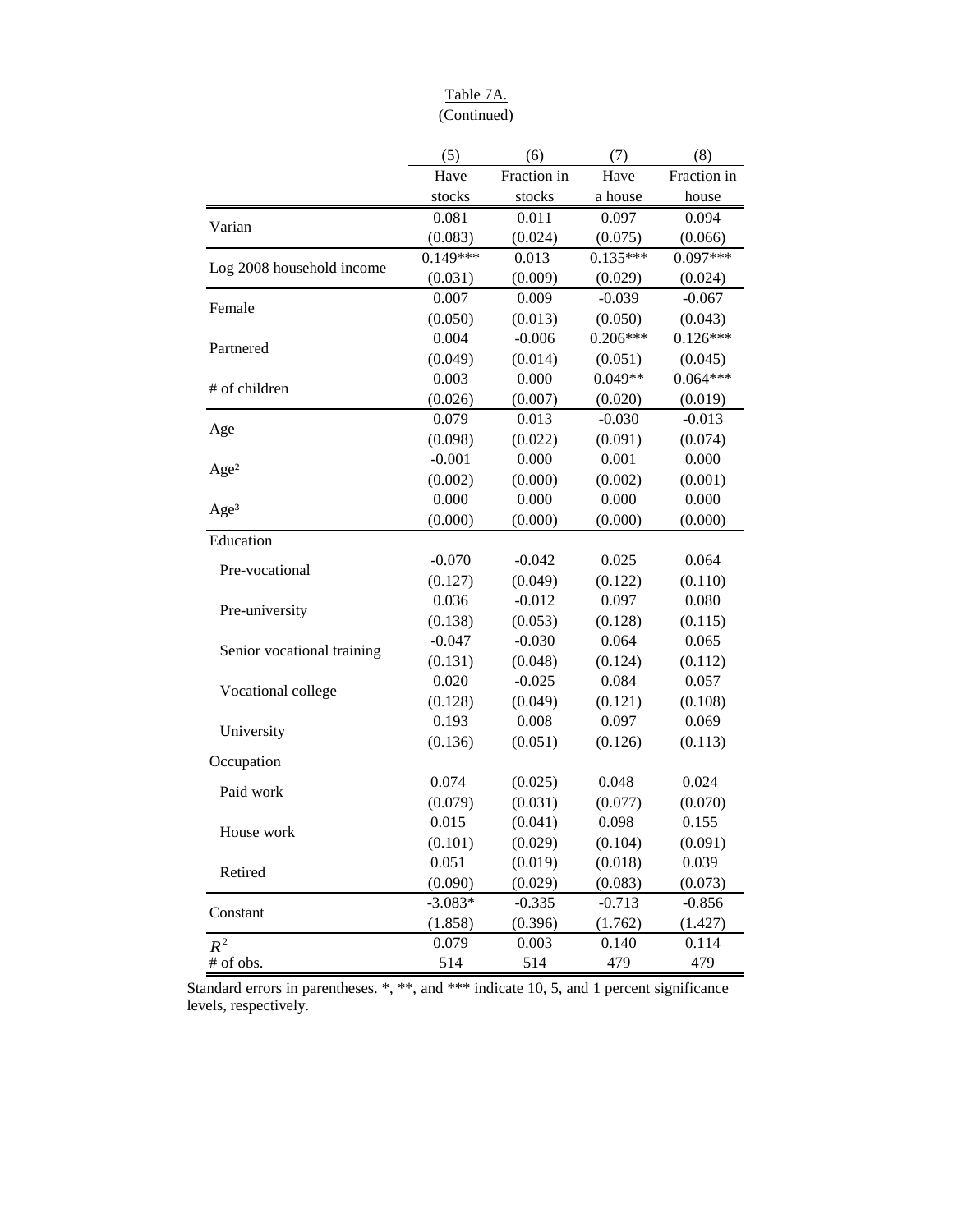|                            | (1)      | (2)         | (3)       | (4)         |
|----------------------------|----------|-------------|-----------|-------------|
|                            | Have     | Fraction in | Have      | Fraction in |
|                            | checking | checking    | saving    | saving      |
| Houtman and Maks           | 0.001    | $-0.007**$  | 0.003     | $-0.005$    |
|                            | (0.001)  | (0.003)     | (0.004)   | (0.006)     |
| Log 2008 household income  | 0.001    | $-0.030**$  | 0.003     | $-0.069***$ |
|                            | (0.002)  | (0.012)     | (0.010)   | (0.021)     |
| Female                     | 0.007    | 0.022       | 0.016     | 0.039       |
|                            | (0.005)  | (0.019)     | (0.019)   | (0.033)     |
| Partnered                  | $-0.005$ | $-0.032$    | 0.018     | $-0.054$    |
|                            | (0.004)  | (0.020)     | (0.022)   | (0.033)     |
| # of children              | 0.000    | $-0.004$    | $-0.025*$ | $-0.044***$ |
|                            | (0.001)  | (0.009)     | (0.014)   | (0.013)     |
| Age                        | $-0.003$ | 0.024       | $-0.006$  | $-0.002$    |
|                            | (0.009)  | (0.048)     | (0.046)   | (0.067)     |
| Age <sup>2</sup>           | 0.000    | 0.000       | 0.000     | 0.000       |
|                            | (0.000)  | (0.001)     | (0.001)   | (0.001)     |
| Age <sup>3</sup>           | 0.000    | 0.000       | 0.000     | 0.000       |
|                            | (0.000)  | (0.000)     | (0.000)   | (0.000)     |
| Education                  |          |             |           |             |
| Pre-vocational             | $-0.007$ | 0.002       | 0.039     | 0.009       |
|                            | (0.007)  | (0.063)     | (0.069)   | (0.084)     |
| Pre-university             | $-0.017$ | $-0.021$    | $-0.005$  | $-0.075$    |
|                            | (0.018)  | (0.063)     | (0.075)   | (0.087)     |
| Senior vocational training | 0.005    | $-0.001$    | 0.045     | $-0.044$    |
|                            | (0.004)  | (0.063)     | (0.069)   | (0.086)     |
| Vocational college         | 0.002    | $-0.005$    | 0.012     | $-0.044$    |
|                            | (0.003)  | (0.062)     | (0.070)   | (0.083)     |
| University                 | 0.004    | 0.010       | 0.015     | $-0.080$    |
|                            | (0.003)  | (0.065)     | (0.073)   | (0.086)     |
| Occupation                 |          |             |           |             |
| Paid work                  | (0.004)  | (0.011)     | 0.013     | 0.062       |
|                            | (0.004)  | (0.034)     | (0.037)   | (0.052)     |
| House work                 | (0.001)  | (0.028)     | (0.018)   | (0.031)     |
|                            | (0.002)  | (0.047)     | (0.051)   | (0.065)     |
| Retired                    | (0.001)  | (0.016)     | 0.017     | 0.068       |
|                            | (0.002)  | (0.034)     | (0.039)   | (0.057)     |
| Constant                   | 1.012*** | 0.220       | 0.980     | 1.407       |
|                            | (0.201)  | (0.824)     | (0.854)   | (1.317)     |
| $R^2$                      | $-0.010$ | 0.024       | $-0.012$  | 0.079       |
| # of obs.                  | 512      | 512         | 502       | 502         |

Table 7B. The sources of the relationship between households' net worth and Houtman and Maks (1985) scores